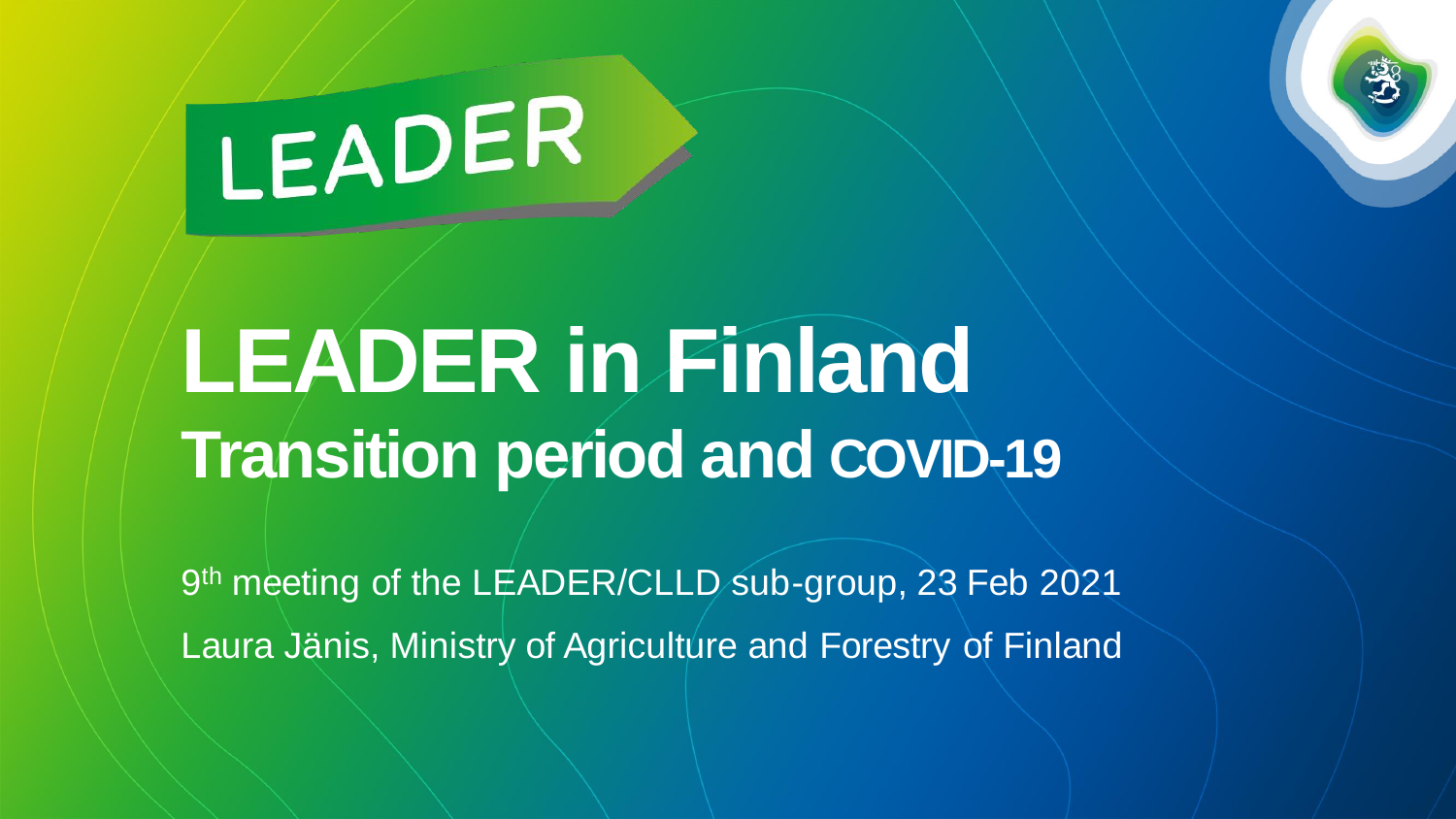## **LEADER in Finland 2014-2020 & 2021-2022**

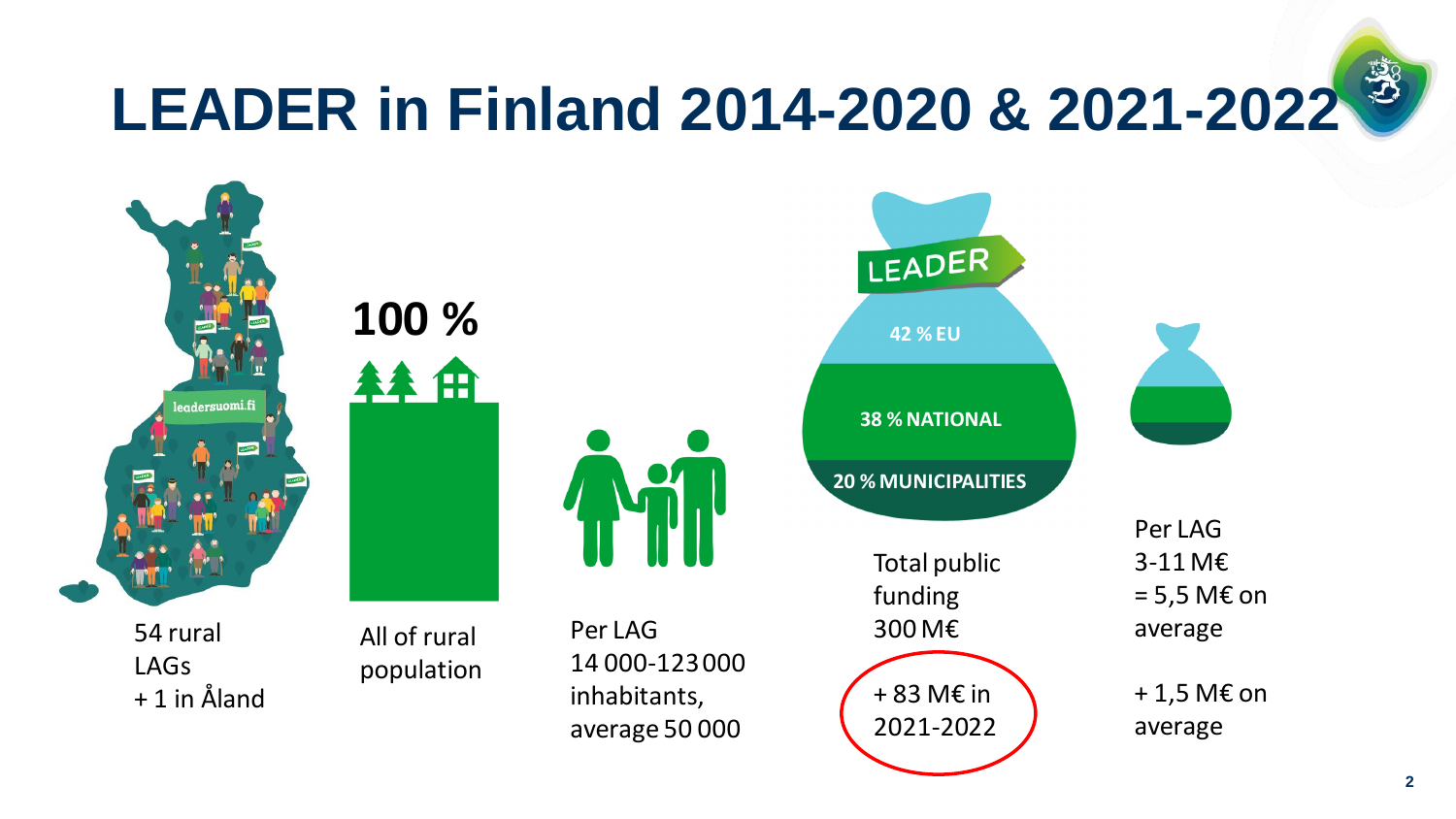

#### **Transitional period 2021-2022**

- "Old" funding has to be committed 3/2021
- LAGs applied for transitional period funding 10/2020
- MA's decision on transitional period budget for LAGs  $3/2021 \rightarrow$  funds available 4/2021
- LAGs will update the goals of LDSs to match the additional funding
- All 2014-2020 LEADER measures available for LAGs
- A new sub-measure 19.1. preparatory support added in the RDP
- Preparing 2023-2027 LAGs and LDSs: 1st round of applications 5/2021
- A busy spring in LAGs!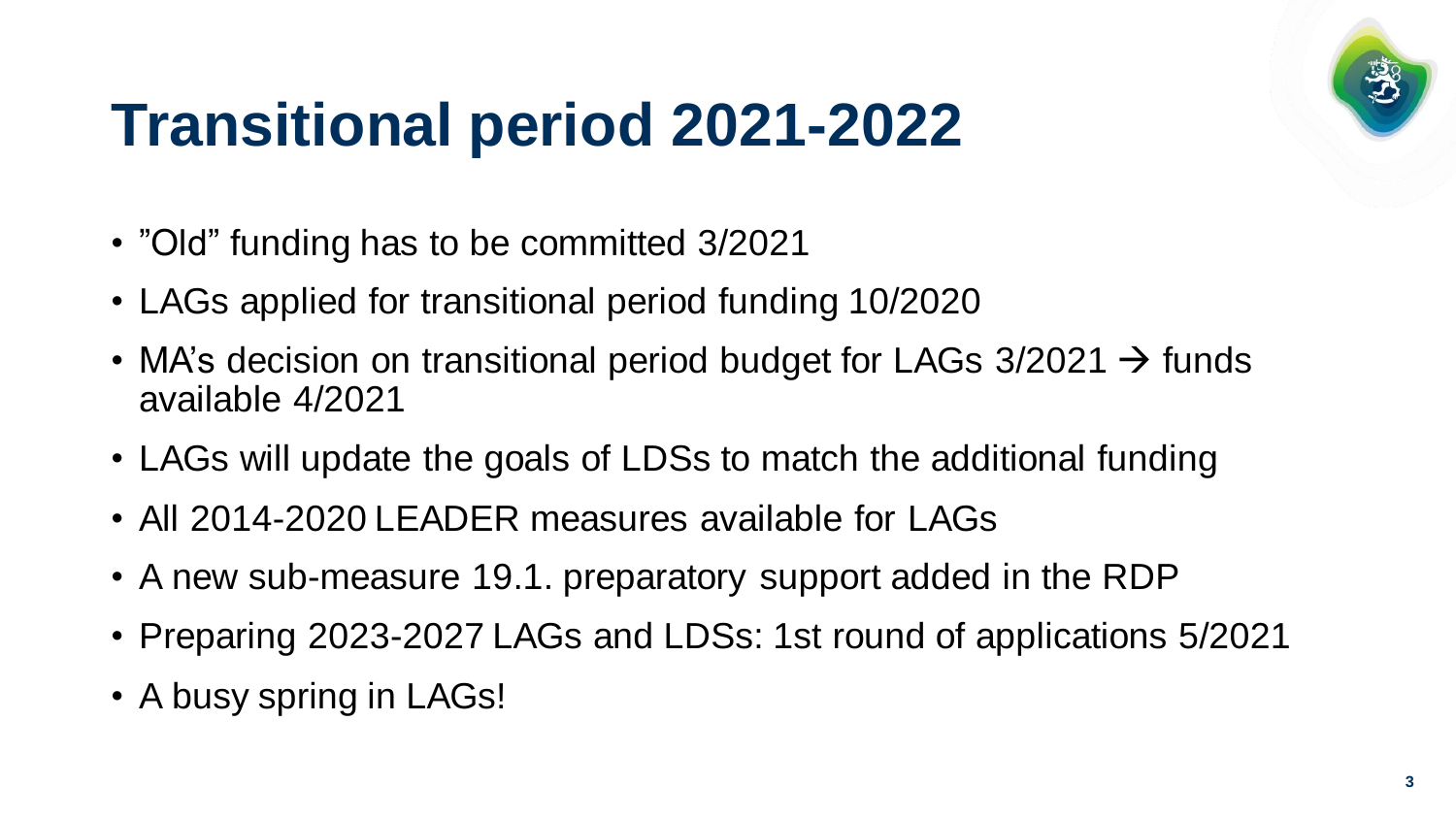#### **Supporting existing and new businesses**



**Group of businesses** developing services together **with the municipality** to overcome COVID-19 → a new cooperation model emerged

"All ears – Support for enterprises in Fell Lapland in exceptional circumstances" **ESF** project administered by a LAG: **a network of 100 entrepreneurs** supporting eachother

Local business accociation initiated and LAG PoKo administered a **business development project** (eg digital training) as a rapid respond to the situation in spring 2020

**New start-ups** emerging –

Time to realise business ideas and lifestyle change because of lay-off Forced to find new income

Group of enterprises **widening markets** from local to international

Tourism business developing **new digital services** Eg funding for video equipment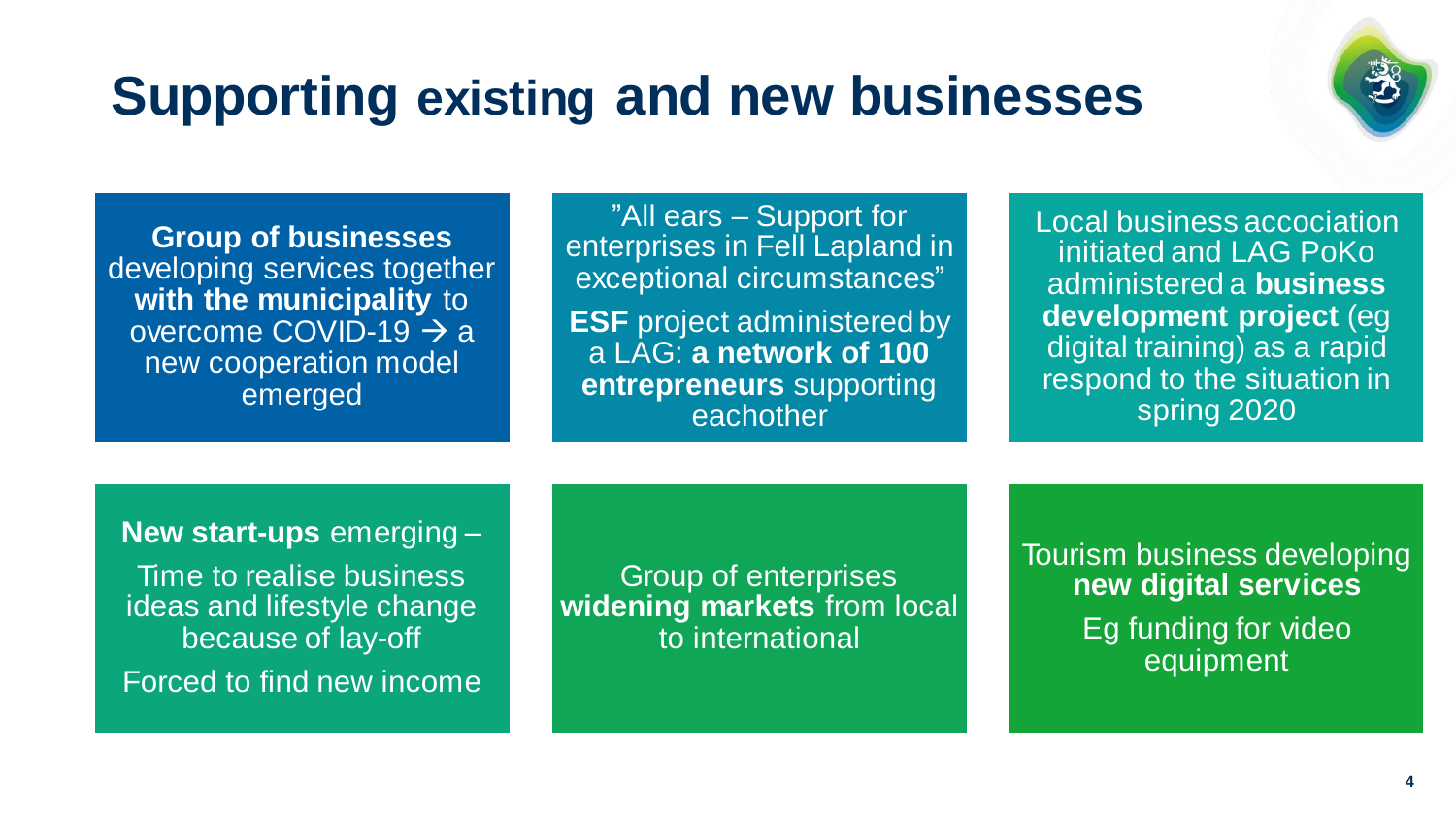

#### **COVID-19 effects on rural areas**

- Businesses face difficulties and new opportunities
	- Rapid reactions needed "mini-LEADER" with municipal funding flexible in helping small businesses
- Harsh effects on local communities, NGOs, village action etc.
	- Cutting the income
	- Not possible to organise events
	- Not possible to get together
- Tele-working new projects for developing working spaces
- Bonus-question to colleagues: Are LAGs involved in planning and implementing the Just Transition Fund JTF?
	- In Finland discussion on-going on the local effects of giving up the peat production and the possible role of LEADER in this respect